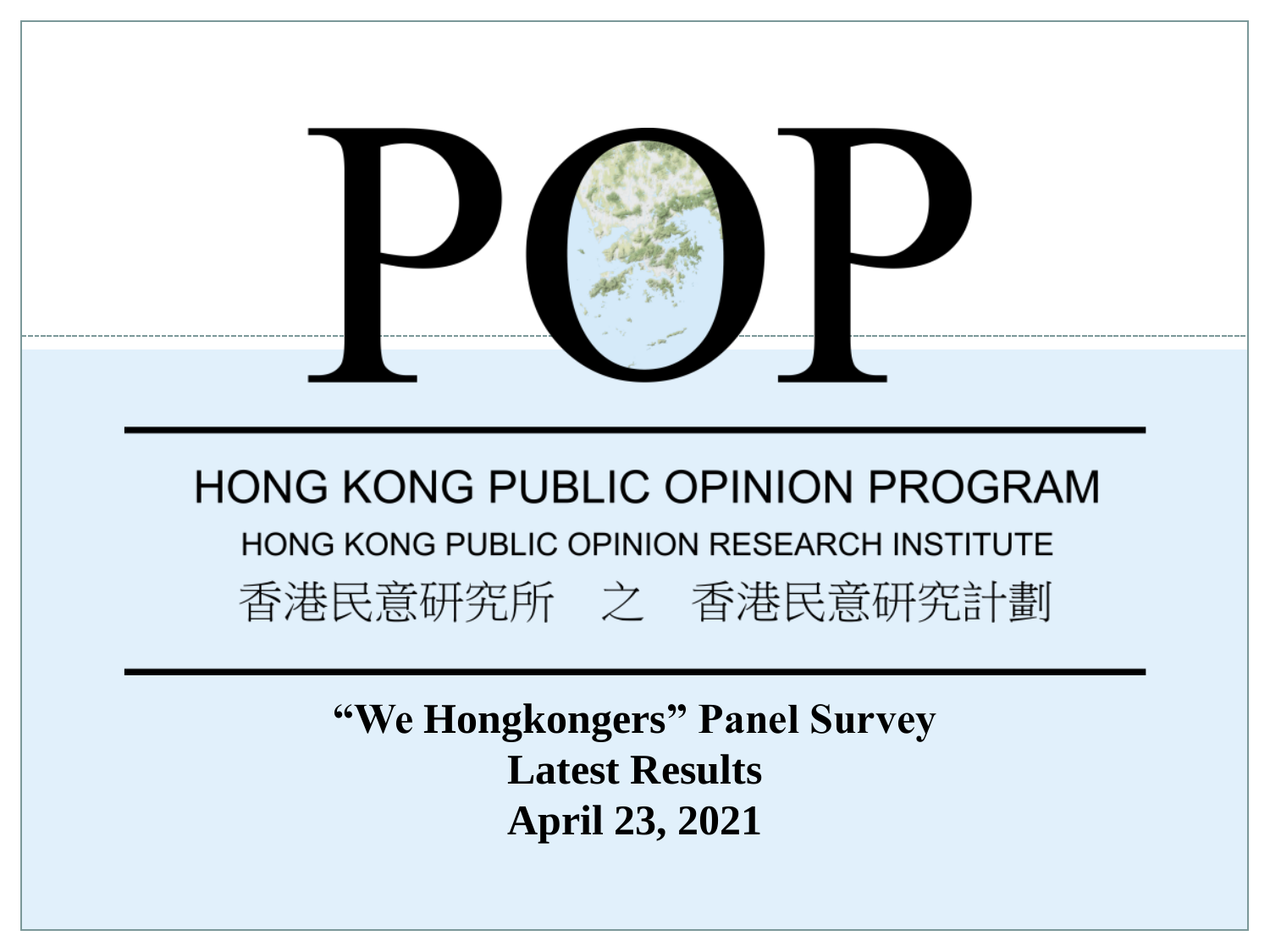| <b>Contact Information - "We Hongkongers" Panel Survey</b> |                                                                                                                                                                                                                                                                                                                                                                                                                                                                         |  |  |
|------------------------------------------------------------|-------------------------------------------------------------------------------------------------------------------------------------------------------------------------------------------------------------------------------------------------------------------------------------------------------------------------------------------------------------------------------------------------------------------------------------------------------------------------|--|--|
| <b>HKPOP Panel</b>                                         |                                                                                                                                                                                                                                                                                                                                                                                                                                                                         |  |  |
| Date of survey                                             | April 16, $3pm -$ April 21, $3pm$                                                                                                                                                                                                                                                                                                                                                                                                                                       |  |  |
| Survey method                                              | Online survey                                                                                                                                                                                                                                                                                                                                                                                                                                                           |  |  |
| Target population                                          | Hong Kong residents aged $12+$                                                                                                                                                                                                                                                                                                                                                                                                                                          |  |  |
| Total sample size                                          | 6,270                                                                                                                                                                                                                                                                                                                                                                                                                                                                   |  |  |
| Response rate                                              | 6.7%                                                                                                                                                                                                                                                                                                                                                                                                                                                                    |  |  |
| Sampling error                                             | Sampling error of percentages at $+/-1\%$ at 95% confidence level                                                                                                                                                                                                                                                                                                                                                                                                       |  |  |
| Weighting method                                           | The figures are rim-weighted according to 1) gender-age distribution,<br>educational attainment (highest level attended) distribution, economic<br>activity status distribution of Hong Kong population and by District<br>Councils population figures from Census and Statistics Department; 2)<br>Voting results of District Councils Election from Registration and Electoral<br>Office; 3) rating distribution of Chief Executive from regular tracking<br>surveys. |  |  |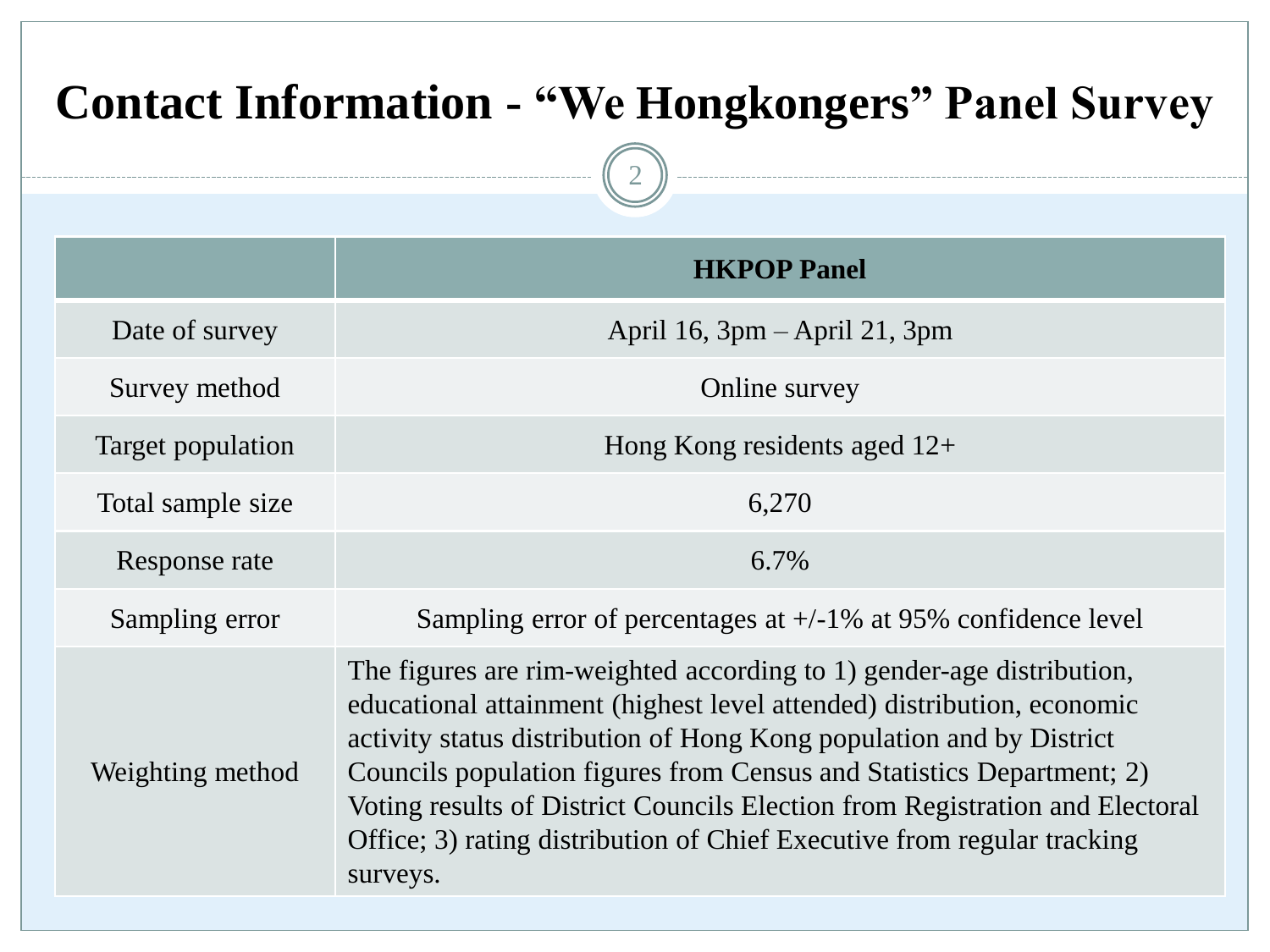3

- **Latest survey period: 16-21/4/2021**
- **Question: Q1 How willing or unwilling are you to settle down in the Greater Bay Area outside Hong Kong and Macau?**

|                          | <b>Pro-democracy</b><br>camp supporters<br>$(n=5,369)$ | Non-pro-democracy<br>camp supporters*<br>$(n=605)$ | Combined <sup>^</sup><br>$(n=5,974)$ |  |
|--------------------------|--------------------------------------------------------|----------------------------------------------------|--------------------------------------|--|
| Very willing             | 2%<br>4%                                               | 10%<br>28%                                         | 7%                                   |  |
| Somewhat willing         | 2%                                                     | 18%                                                | 18%<br>11%                           |  |
| Half-half                | 6%                                                     | 28%                                                | 19%                                  |  |
| Somewhat unwilling       | 16%                                                    | 6%                                                 | 10%                                  |  |
| Very unwilling           | $+90%$<br>74%                                          | 41%<br>35%                                         | 61%<br>50%                           |  |
| Don't know / hard to say | ${<}1\%$                                               | 3%                                                 | 2%                                   |  |
| $Mean^{\dagger}$         | 1.4                                                    | 2.6                                                | 2.1                                  |  |

\* Include: pro-establishment camp supporters, centrist supporters, no political inclination / politically neutral / do not belong to any camp

^ The aggregated figures come from adjusting the by-group weighted figures using ratio of "pan-democratic" vs "non-pan-democratic" collected in regular tracking survey.

† The mean value is calculated by quantifying all individual responses into 1, 2, 3, 4, 5 marks according to their degree of positive level, where 1 is the lowest and 5 the highest, and then calculate the sample mean.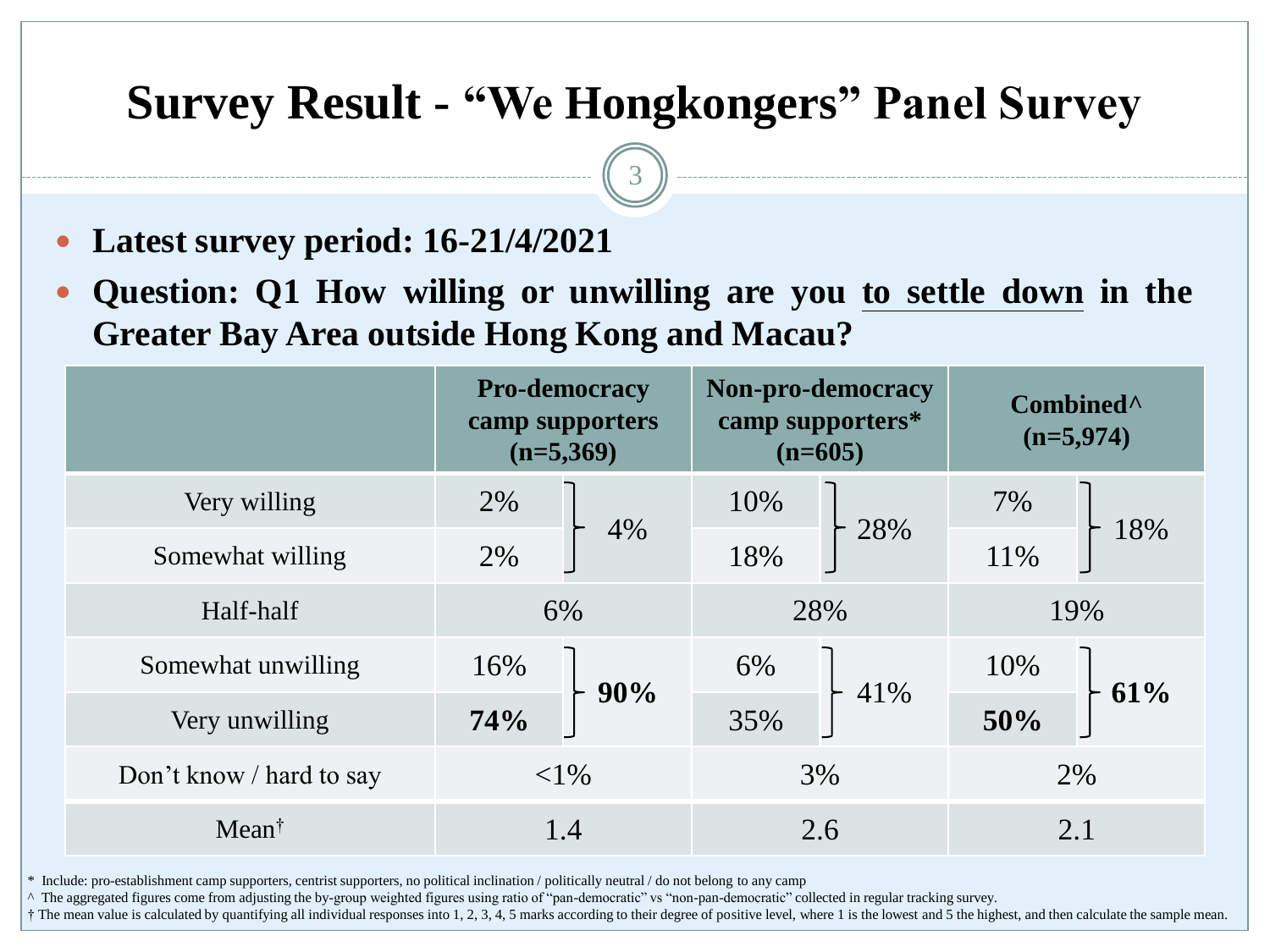4

- **Latest survey period: 16-21/4/2021**
- **Question: Q1 How willing or unwilling are you to settle down in the Greater Bay Area outside Hong Kong and Macau?**



\* Include: pro-establishment camp supporters, centrist supporters, no political inclination / politically neutral / do not belong to any camp

^ The aggregated figures come from adjusting the by-group weighted figures using ratio of "pan-democratic" vs "non-pan-democratic" collected in regular tracking survey.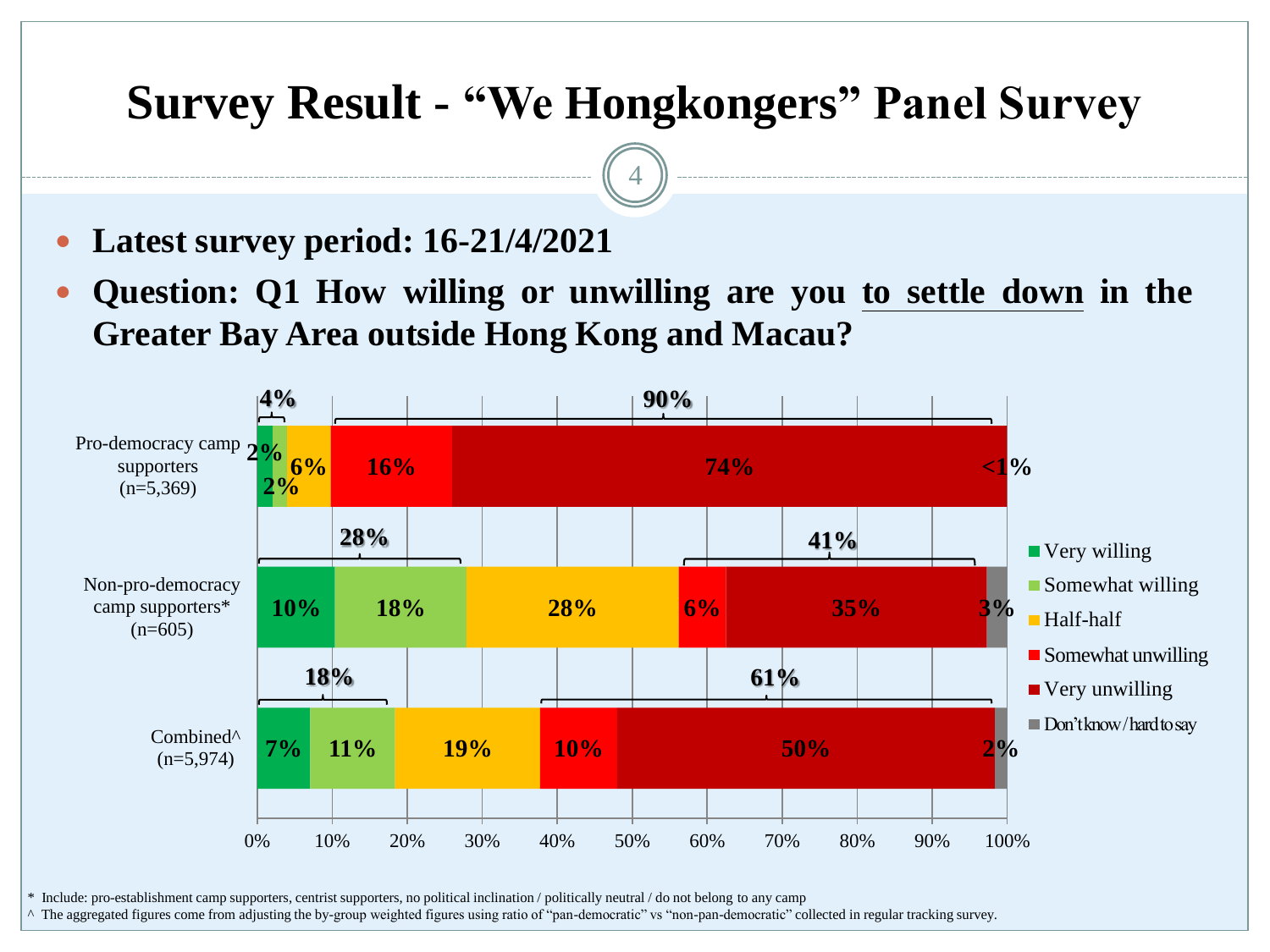5

**Latest survey period: 16-21/4/2021**

|                                                                                                                                            |                               | Age                    |                          |                      |                                |
|--------------------------------------------------------------------------------------------------------------------------------------------|-------------------------------|------------------------|--------------------------|----------------------|--------------------------------|
|                                                                                                                                            |                               | $12 - 29$<br>$(n=793)$ | $30 - 49$<br>$(n=2,886)$ | $50+$<br>$(n=2,292)$ | <b>Combined</b><br>$(n=5,974)$ |
| Q1 How willing<br>or unwilling are<br>you to settle<br>down in the<br><b>Greater Bay</b><br>Area outside<br><b>Hong Kong and</b><br>Macau? | Willing                       | 10%                    | 23%                      | 18%                  | 18%                            |
|                                                                                                                                            | Half-half                     | 10%                    | 23%                      | 20%                  | 19%                            |
|                                                                                                                                            | Unwilling                     | 78%                    | 53%                      | 59%                  | 61%                            |
|                                                                                                                                            | Don't know $/$<br>hard to say | 2%                     | 1%                       | 2%                   | 2%                             |
|                                                                                                                                            | $Mean^{\dagger}$              | 1.6                    | 2.3                      | 2.2                  | 2.1                            |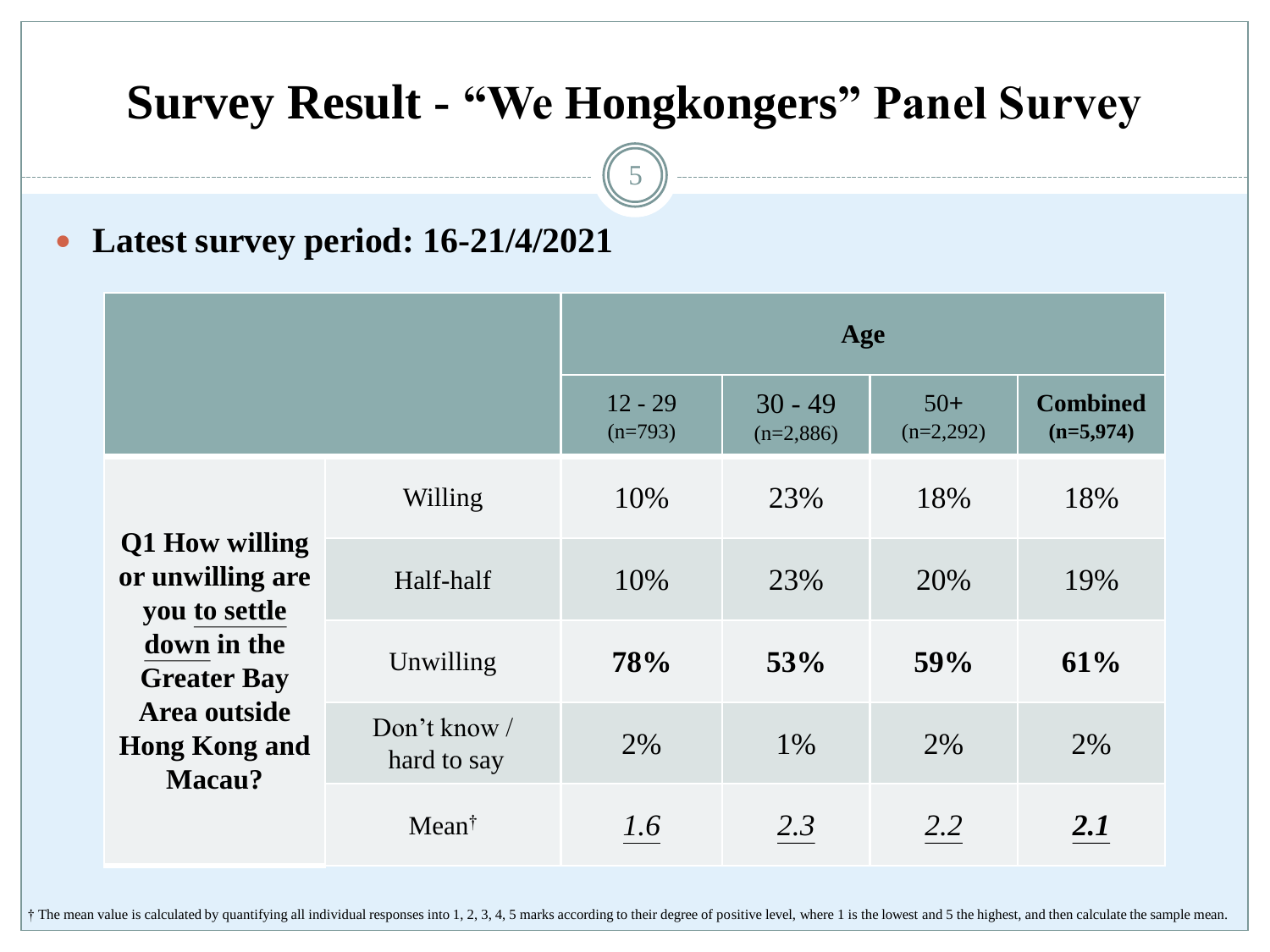6

- **Latest survey period: 16-21/4/2021**
- **Question: Q2 How willing or unwilling are you to work in the Greater Bay Area outside Hong Kong and Macau?**

|                                          | <b>Pro-democracy camp</b><br>supporters<br>$(n=5,369)$ | Non-pro-democracy<br>camp supporters*<br>$(n=603)$ | Combined <sup>^</sup><br>$(n=5,972)$ |  |
|------------------------------------------|--------------------------------------------------------|----------------------------------------------------|--------------------------------------|--|
| Very willing                             | 4%<br>4%                                               | 14%                                                | 10%                                  |  |
| Somewhat willing                         | ${<}1\%$                                               | 32%<br>18%                                         | 21%<br>11%                           |  |
| Half-half                                | 7%                                                     | 18%                                                | 14%                                  |  |
| Somewhat unwilling                       | 12%                                                    | 9%                                                 | 10%                                  |  |
| Very unwilling                           | 84%<br>72%                                             | 40%<br>31%                                         | $-58%$<br>47%                        |  |
| Not applicable (not in the labour force) | 6%                                                     | 8%                                                 | 7%                                   |  |
| Don't know / hard to say                 | ${<}1\%$                                               | 1%                                                 | $1\%$                                |  |
| Mean <sup>†</sup>                        | 1.4                                                    | 2.7                                                | 2.2                                  |  |

\* Include: pro-establishment camp supporters, centrist supporters, no political inclination / politically neutral / do not belong to any camp

^ The aggregated figures come from adjusting the by-group weighted figures using ratio of "pan-democratic" vs "non-pan-democratic" collected in regular tracking survey.

† The mean value is calculated by quantifying all individual responses into 1, 2, 3, 4, 5 marks according to their degree of positive level, where 1 is the lowest and 5 the highest, and then calculate the sample mean.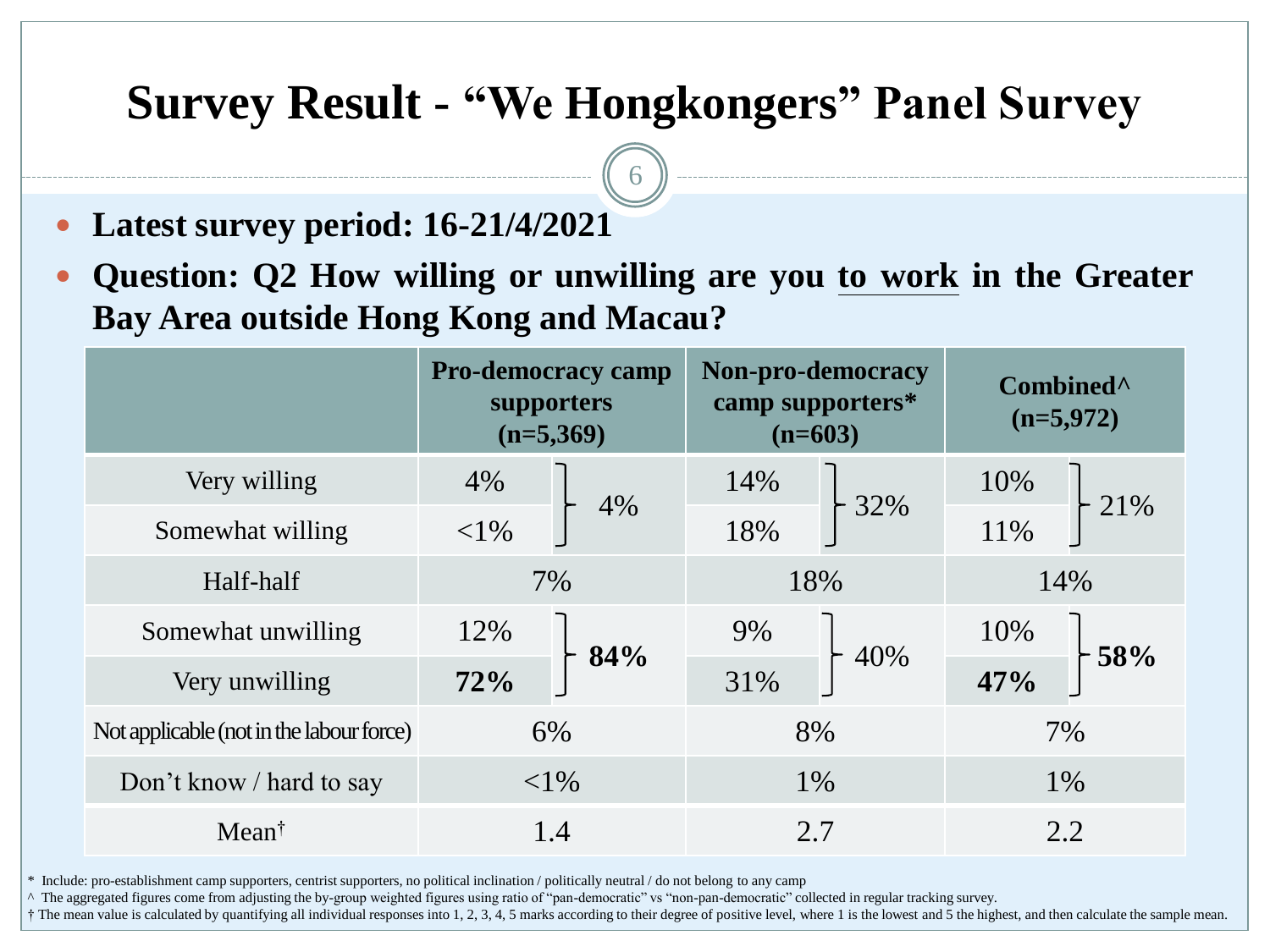7

- **Latest survey period: 16-21/4/2021**
- **Question: Q2 How willing or unwilling are you to work in the Greater Bay Area outside Hong Kong and Macau?**



\* Include: pro-establishment camp supporters, centrist supporters, no political inclination / politically neutral / do not belong to any camp

^ The aggregated figures come from adjusting the by-group weighted figures using ratio of "pan-democratic" vs "non-pan-democratic" collected in regular tracking survey.